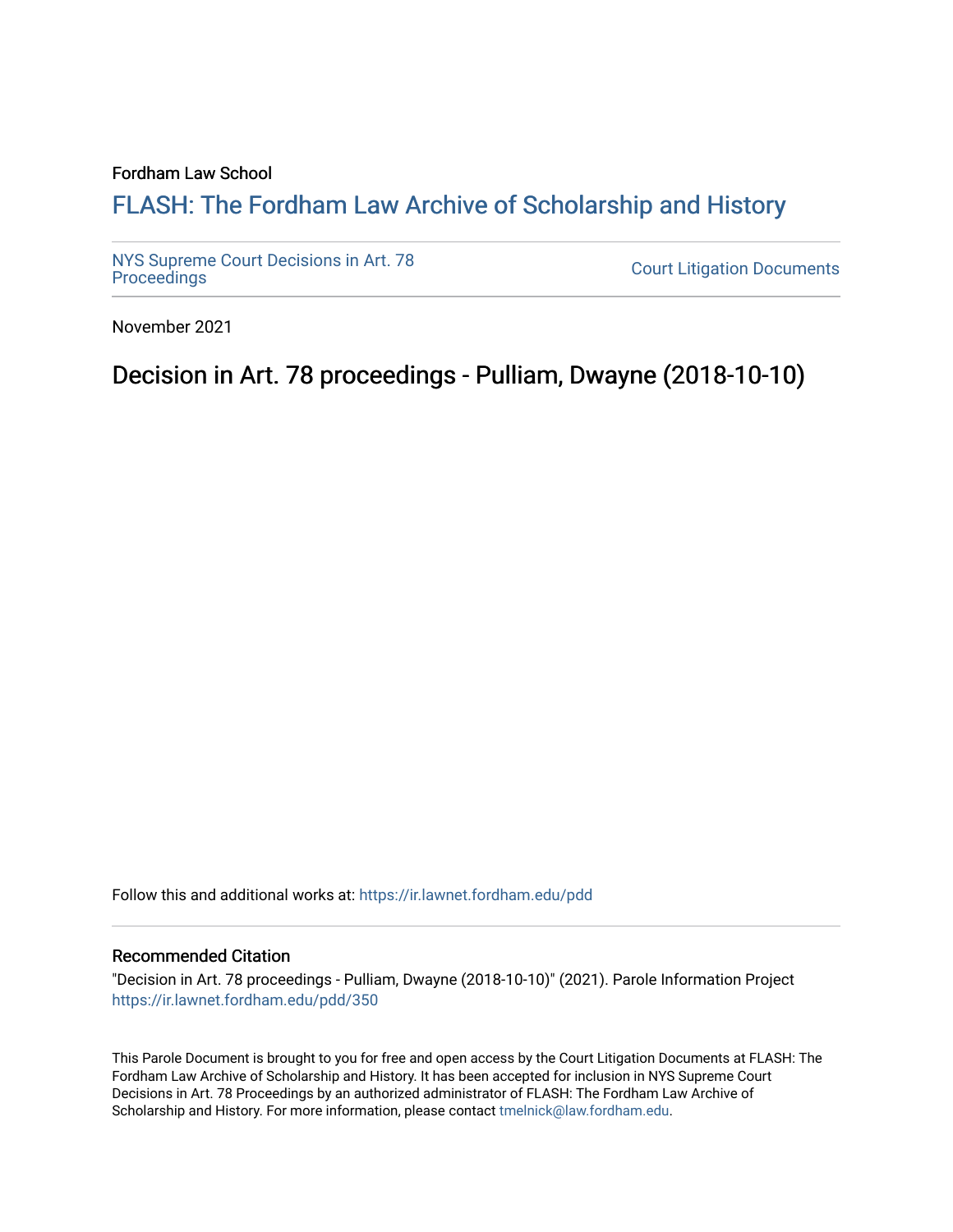### **FILT CLERK 10/10/2018 09:40 AM** INDEX NO. 2018-51443

SUPREME COURT OF TIIE STATE OF NEW YORK COUNTY OF DUTCHESS

DWAYNE PULLIAM, #99-A-2489.

Corrected Petitioner, DECISION, ORDER AND JUDGMENT

-against-

Index No. 2018-51443

### TINA M. STANFORD, CHAIRWOMAN, NYS PAROLE BOARD

--------------------------------------------------------- -----------x

Respondents.

POSNER, J., ACTING SUPREME COURT JUSTICE

 $\epsilon$ 

### THE FOLLOWING PAPERS WERE READ AND CONSIDERED ON THIS APPLICATION by

petitioner pursuant to Article 78 of the CPLR for an order reversing respondent's determination

which denied petitioner parole release.

#### PAPERS NUMBERED

|                                               | 2 pp.    |
|-----------------------------------------------|----------|
|                                               | 26 pp.   |
|                                               | $A - F$  |
|                                               | $12$ pp. |
| EXHIBITS (2,3, & 10 for in camera inspection) | $1 - 11$ |
|                                               | 3 DD.    |

# UPON THE FOREGOING PAPERS IT IS ORDERED THAT THE PETITION IS DENIED AND THIS PROCEEDING IS DISMISSED.

Petitioner is an inmate currently incarcerated at Fishkill Correctional Facility and is serving an indeterminate sentence of 15 years to life pursuant to his conviction of murder in the second degree. The conviction stems from petitioner fatally stabbing his girlfriend 17 times during a disagreement. At the time of the incident the p titioner was on federal probation pursuant to his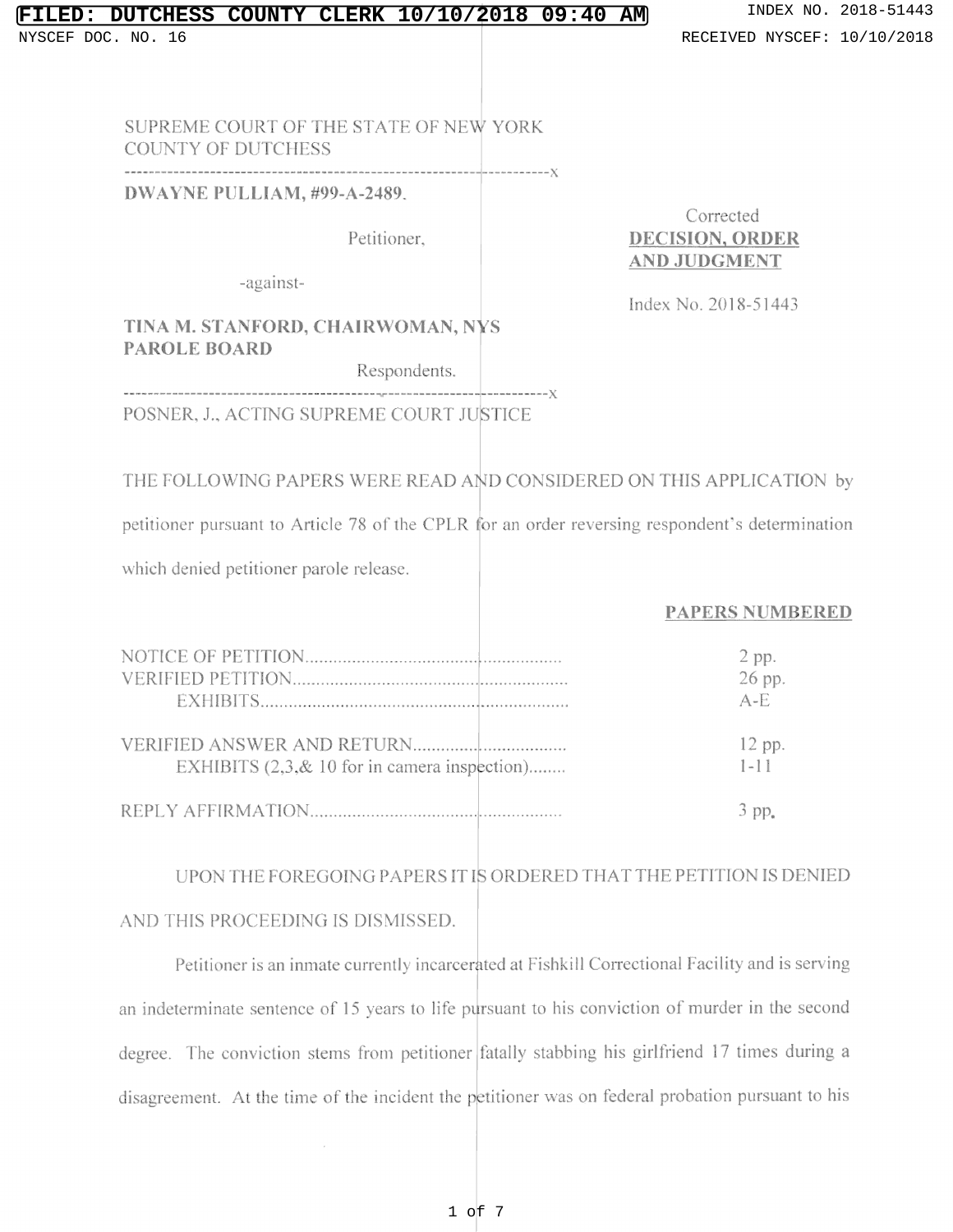conviction of possession of a firearm by a felon

Petitioner appeared before the Parole Board (Board) on July 26, 2017 for his third parole interview. At the conclusion of the interview the Board denied petitioner parole release and ordered him held for an additional 24 months. His next parole appearance is September 2019.

Petitioner administratively appealed the Board's decision which was affirmed on January 25, 2018.

Petitioner now challenges the Board's determination on the grounds that: (1) the Board decision is not sufficiently detailed; (2) the determination was based solely on the instant offense, was arbitrary and capricious and so irrational as to constitute an abuse of discretion: and (3) the Board's decision violates his due process rights. Respondent opposes the petition.

It is well-settled that parole release decisions are discretionary and ifmade in accordance with the statutory requirements such determinations are not subject to judicial review (Executive Law  $\S$ 259-i[5]; Executive Law § 59-i [2][c][A]; *Matter of Silman v. Travis*, 95 NY2d 470, 476 [200 Matter of LeGeros v. NYS Bd. of Parole, 139 AD3d 1068 [2d Dept 2016]). However, the Board's discretion is neither unfettered nor "unlimited" (see Matter of Bruetsch v. NYS Dept. of Corr. an Community Supervision, 43 Misc. 3d 1223(A), 20 14 NY Slip Op 50755[U] [Sup Ct, Sullivan County 2014]).

Executive Law §259-i [2][c][A] requires a Parole Board to consider eight factors. The Board must also consider whether:

> "there is <sup>a</sup> reasonable probability that if such inmate is released. he will live and remain at liberty without violating the law and that his release is not incompatible with the welfare of society and will not so deprecate the seriousness ofhis crime as to undermine respect for the law." (Executive Law §259-i[(2][c][A]; 9 NYCRR §8002

> > $-2-$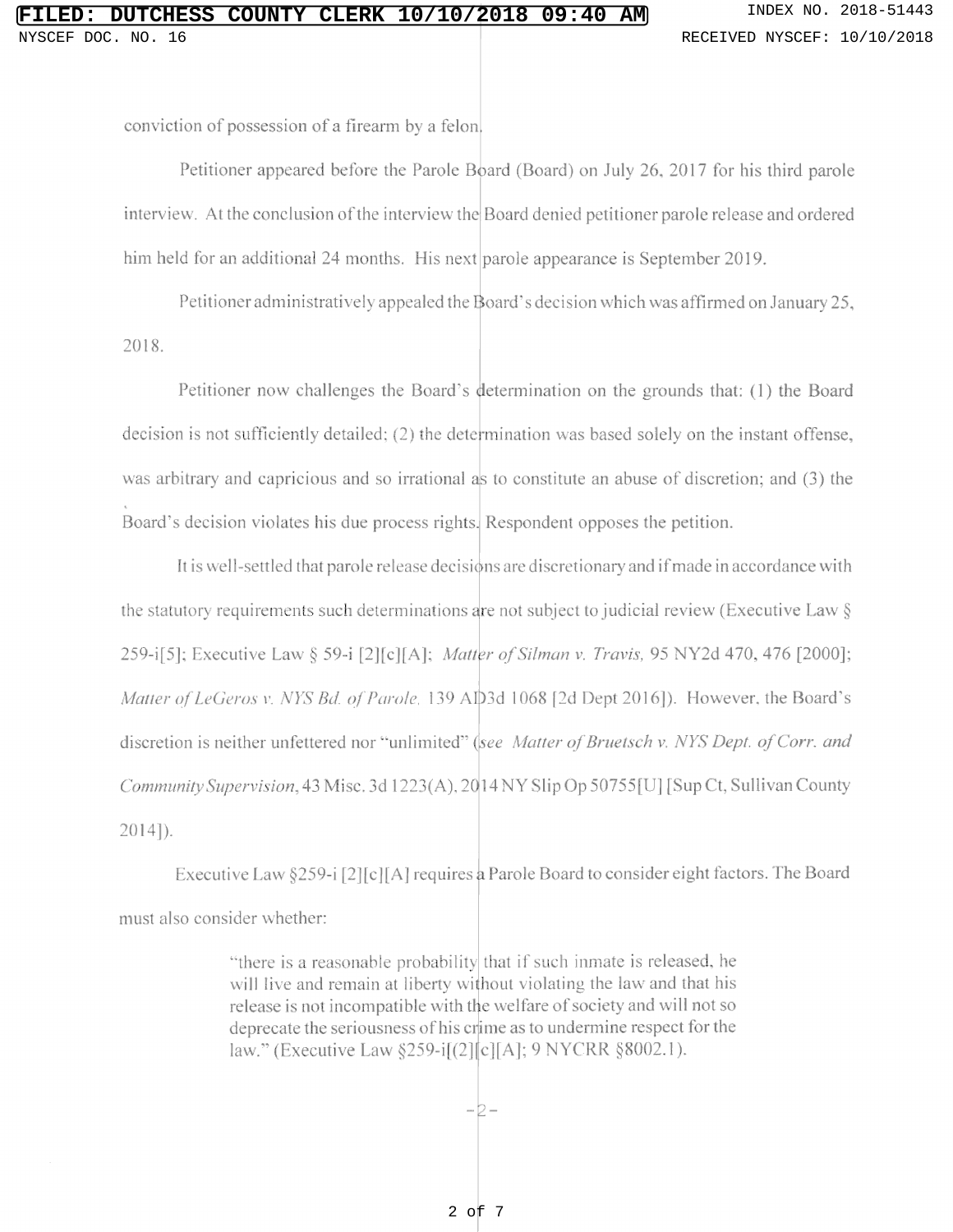In making its decision, the Board is also required to consider, among other factors:

(i) the inmates' institutional record

(ii) the inmate's performance. if any, as a participant in a temporary release program:

(iii) the inmate's release plans including community resources, employment, education and training and support services available to the inmate;

(iv) any statements made by the  $\dot{\text{v}$ ictim's representative;

(v) the seriousness of the offense, with consideration to the type and length of sentence and the recommendation of the sentencing court.

Additionally, as revised, 9 N Y C RR  $\S$  800 $\not\!\! \subseteq$  .3 requires the Board to consider "the most curre risk and needs assessment that may have been prepared by the Department of Corrections and Community Supervision" (9 NYCRR § 8002.3[ $a$ ][11])<sup>1</sup> and "the most current case plan that ma have been prepared by the Department of Corrections and Community Supervision pursuant to section 71-a of the Correction Law" (9 NYCRR § 8002.3[a][12])<sup>2</sup>. Recently amended, effect September 17, 2017, 9 NYCRR §8002.2 imposes a significant burden upon the Board to provide individualized reasons for any departure from an inmate's risk and assessment score (9 NYCRR  $\S$ ) 3002.2:9 NYCRR §8002.3(b)). The amended regulation states, in relevant part, that if parole is not granted. reasons "shall be given in detail, and shall in factually individualized and non-conclusory terms address how the applicable parole decision-making principles and factors listed in 8002.2 were considered in the individual's case"(9 NYCRR §8002.3 [b]). Such amendments are not retroactive. (see Applegate v. New York State Board of Parole, 164 AD3d 996 [3d Dept 2018]).

<sup>&</sup>lt;sup>1</sup>The Correctional Offender Management Profiling for Alterative Sanction (COMPAS) is one such Risk and Needs Assessment Instrument.

<sup>&</sup>lt;sup>2</sup>The Transition Accountability Plan (TAP) is such a case plan.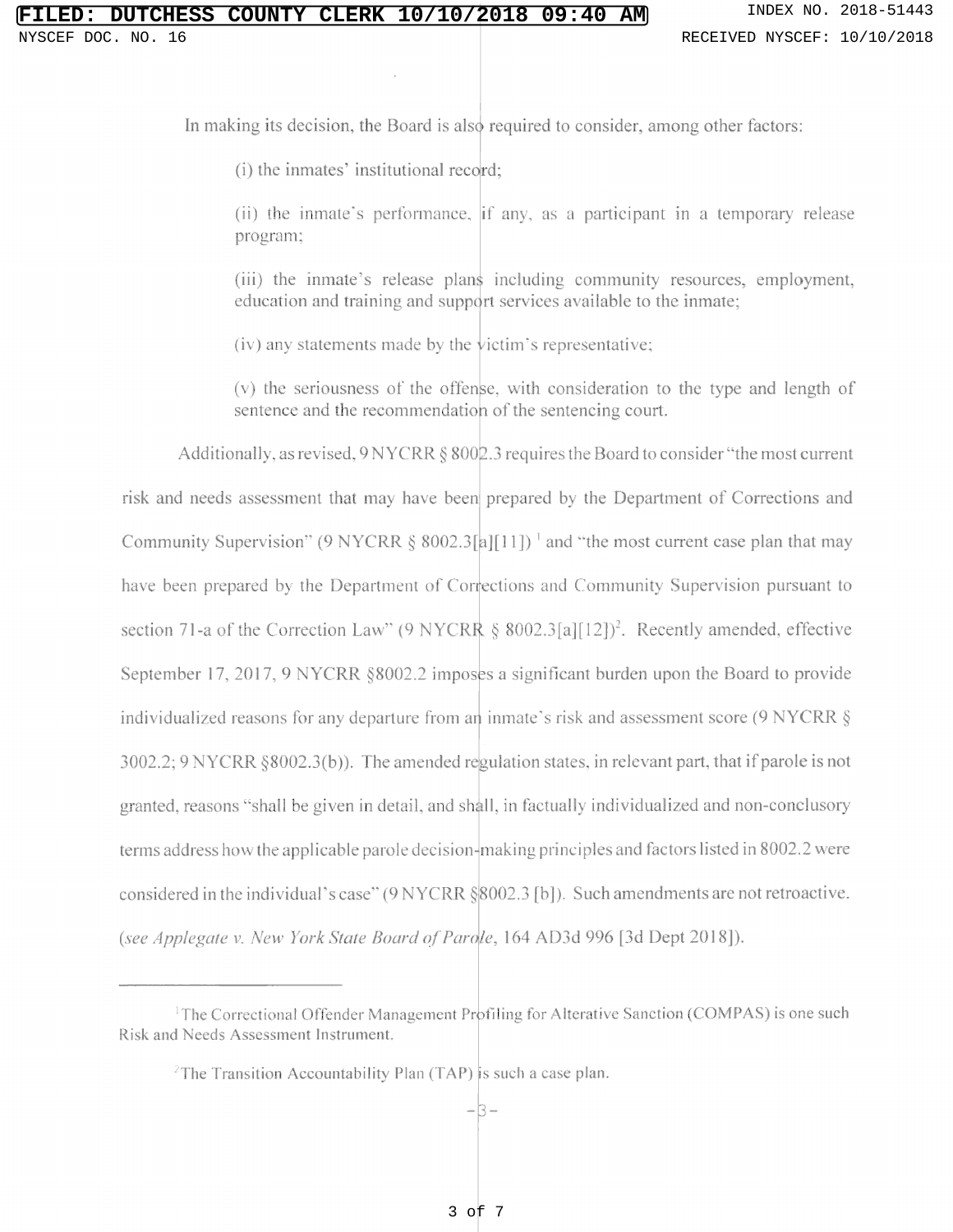Further, pursuant to Executive Law  $\S259 \cdot c$  [4] the Board is to utilize procedures to "measure" the rehabilitation of persons appearing before the board, the likelihood of success of such persons upon release and assist members of the state board in determining which inmates may be released to parole supervision." The role of the Board is to determine whether, at the time of the hearing petitioner should be released, based upon consideration of the statutory factors (see Matter of King v. *NYS Div of Parole*, 190 AD2d 423 [1<sup>st</sup> Dept 1993] *aff"d* 83 NY2d 788 [1994])(emphasis added

The weight to be accorded each of the requisite factors is within the Board's discretion and it need not give each factor equal weight in rendering its decision (*Matter of King, supra* at 791; Matter of Coleman, 157 AD3d 672 [2d Dept 20] 8]; Matter of Goldberg v. NYS Bd. of Parole, 103 AD3d 634 [2d Dept 2013]; Matter of Huntley v. Evans, 77 AD3d 945, 946 [2d Dept 2010]). The Board need not give the COMPAS Risk and Needs Assessment instrument or the TAP any greater weight or consideration than the other factors (see Matter of Lewis v. Stanford, 153 AD3d 1478 [3d Dept 2017]). It is permitted to weigh the serious nature of the crime more heavily than other, more favorable, factors (see Matter of Davis v. Evans, 105 AD3d 1305 [3d Dept 2013]; Matter of Davidson v. Evans, 104 AD3d 1046, 1046 [3d Dept 2013]). The Board is not required to articulate the weight accorded each factor it relied upon in rendering its decision (Matter of Goldberg v. NYS Bd. of Parole, supra at 634; Matter of Gelsomino v. NYS Bd. of Parole, 82 AD3d 1097, 1098 [2d Dept 2011) or prior to the most recent amendments, to discuss each of the factors in its written decision (Matter of Marszalek v. Stanford, 152 AD3d 773 [2d Dept. 2017]; LeGeros v. NYS Board of Parole. 139 AD3d 10698 [2d Dept 2016|).

Nonetheless, the Board must set forth an explanation for its determination in detail and not just in conclusory terms (Executive Law § 259-i[2][al; Matter of Ramirez v. Evans, <sup>I</sup> <sup>18</sup> AD3d <sup>707</sup>

 $-4-$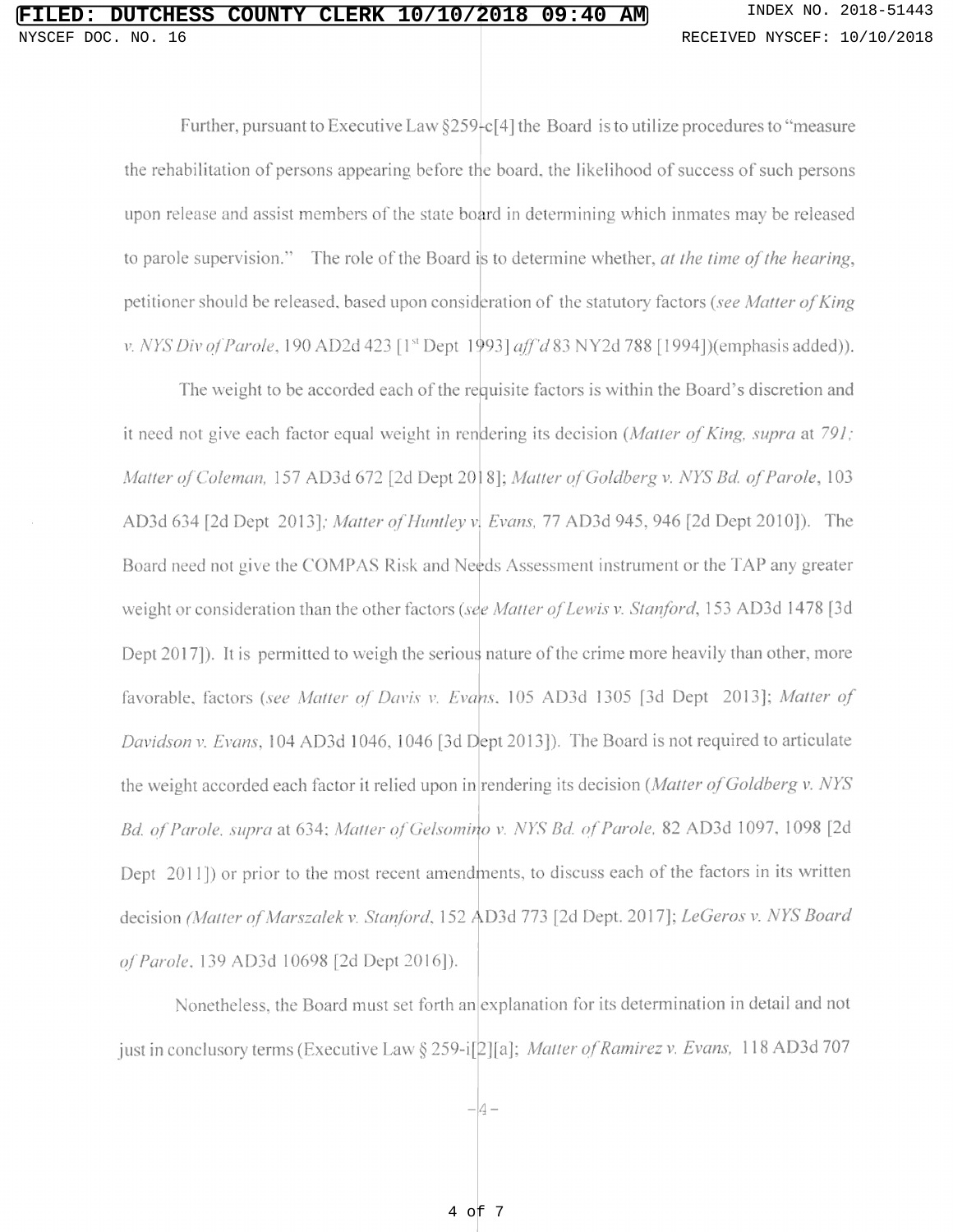[2d Dept 2014]; *Perfeto v. Evans*, 112 AD<sub>3</sub>d 640 [2d Dept 2013]). Absent a convincing demonstration to the contrary, it is presumed that the Board acted properly and in accordance with statutory requirements *(see Matter of Jackson v Evans.* 118 AD3d 701 [2d Dept 2014]). Before Court intervention is warranted in parole determinations, the inmate must establish that the Board's decision was irrational "bordering on impropricty" (Matter of Partee v. Evans, 117 AD3d 125 1259 [3d Dept 2014] lv denied 24 NY3d 901 [2014] quoting Matter of Russo v. NYS Bd. of Parole, 50 NY2d 69, 76 [1980]; Matter of Martinez v. NYS Div. of Parole, 73 AD3d 1067,1067 [2d Dept 2010] and the decision was thus arbitrary and capricious.

"Where the Parole Board denies release to parole solely on the basis of the seriousness of the offense, in the absence of any aggravating circumstances, it acts irrationally" (Matter of Gelson v. NYS Bd. of Parole, supra at 1098 citing Matter of Huntley v. Evans, 77 AD3d 945, 947 [2d Dept 2010]; King v. NYS Div. of Parole, 190 AD2d 423 [1<sup>st</sup> Dept 1993], aff'd 83 NY2d 788 [1994]). Whether the Board followed the proper guidelines should be assessed based upon the written determination in conjunction with the parole hearing transcript (see Matter of Jackson v. Evans, 118 AD3d 701, 702 [2d Dept 2014] citing Matter of Siao-Pao v. Dennison, 11 NY3d 777,778 [2008]).

Based upon a review of the record, including the materials submitted for in camera review, the Court finds that under the particular circumstances of this case the Parole Board did not act irrationally or arbitrarily in denying the petitioner's request for discretionary release. The Board set forth with sufficient particularity the basis for its decision, including the required statutory factors.

The Board considered the seriousness of the crime committed; petitioner's prior multi state and federal criminal history and record on community supervision which included drugs, weapons, theft and assault related offenses; the petitioner's institutional adjustment including his participation

-5-

5 of 7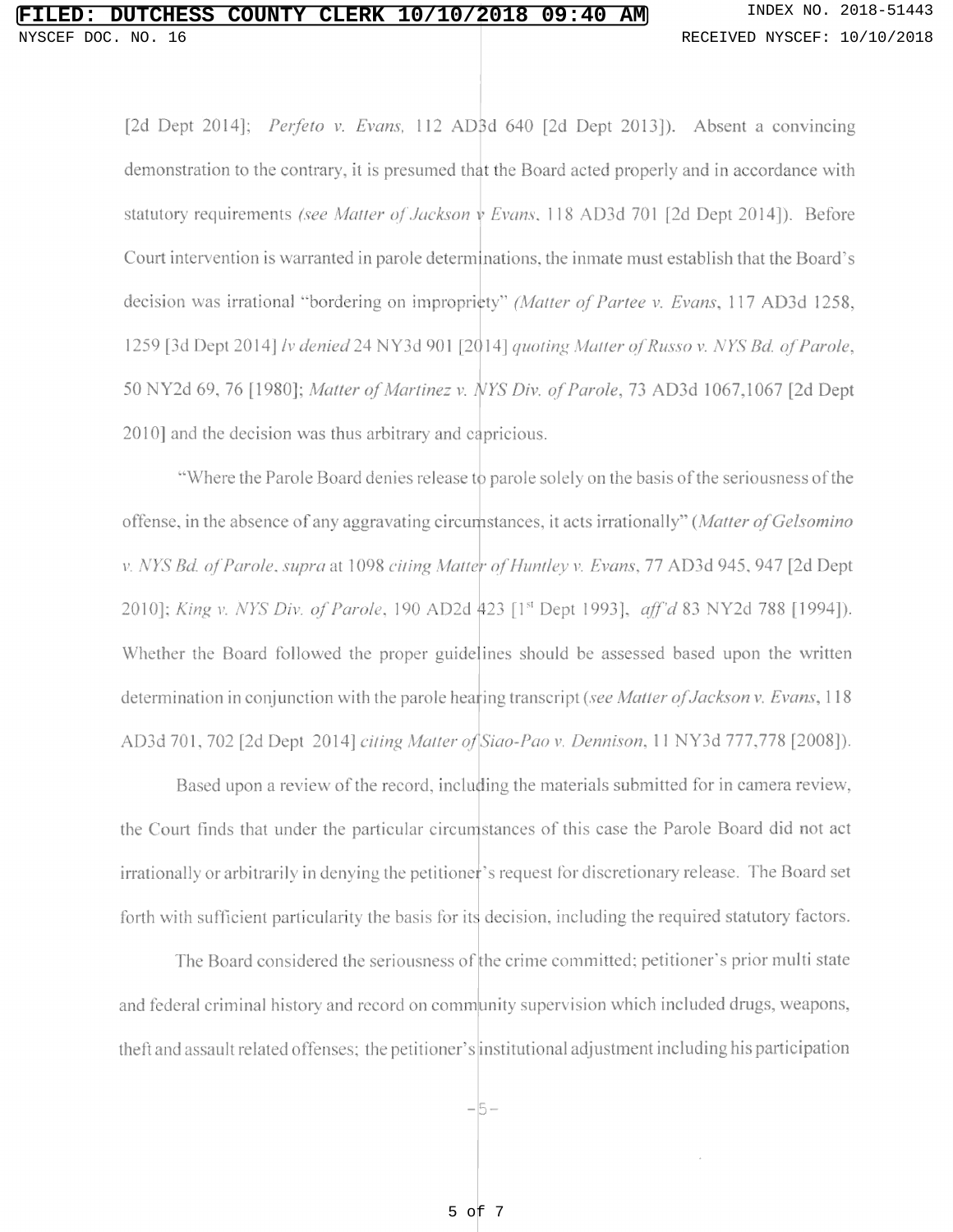in college, volunteer efforts, IPA training and vocational work: his most recent COMPAS Risk and Needs Assessment; his plans upon release and needs for successful reentry into the community; and his prior disciplinary record. The Board recognized the petitioner's "personal growth and productive use of time" however. "remains concerned about [petitioner's] minimization and limi insight about your actions brutally stabbing your victim which raises concerns about your rehabilitative progress." The Board noted that the decision was based upon a review of the cas record as well as the interview.

During his interview the petitioner initially indicated that he and the victim argued over the victim's use of drugs and the petitioner's anger at her use in light of his prior drug history. He then indicated that he used cocaine the night before the incident because he was angry at the victim and they got into a fight. He claimed that the victim stabbed him in the hand and that he stabbed her in the chest 17 times because in his mind he thought she might kill him. He admitted that she had stumbled and fallen several times during the incident and that he did not stop. He walked away and was picked up by police shortly thereafter. During his interview petitioner stated that he could have avoided the incident by not ingesting drugs initially. However, he then stated "I didn't know she was going to pull the knife out and stab me. I didn't have insight to that. If I would have had insight to that, I think I could have talked her  $-1$  think I could have talked us out of the situation.'

The petitioner here had an extensive criminal history prior to committing the instant offense, including multiple assaults, and was on federal probation at the time that the instant offense was committed. He conceded in his parole interview that he currently has a federal detainer on him as a result. In addition, petitioner admitted to an extensive substance abuse history and cited his use of drugs as a factor in the instant offense, which is a factor which the Board may consider(see Bush

-6-